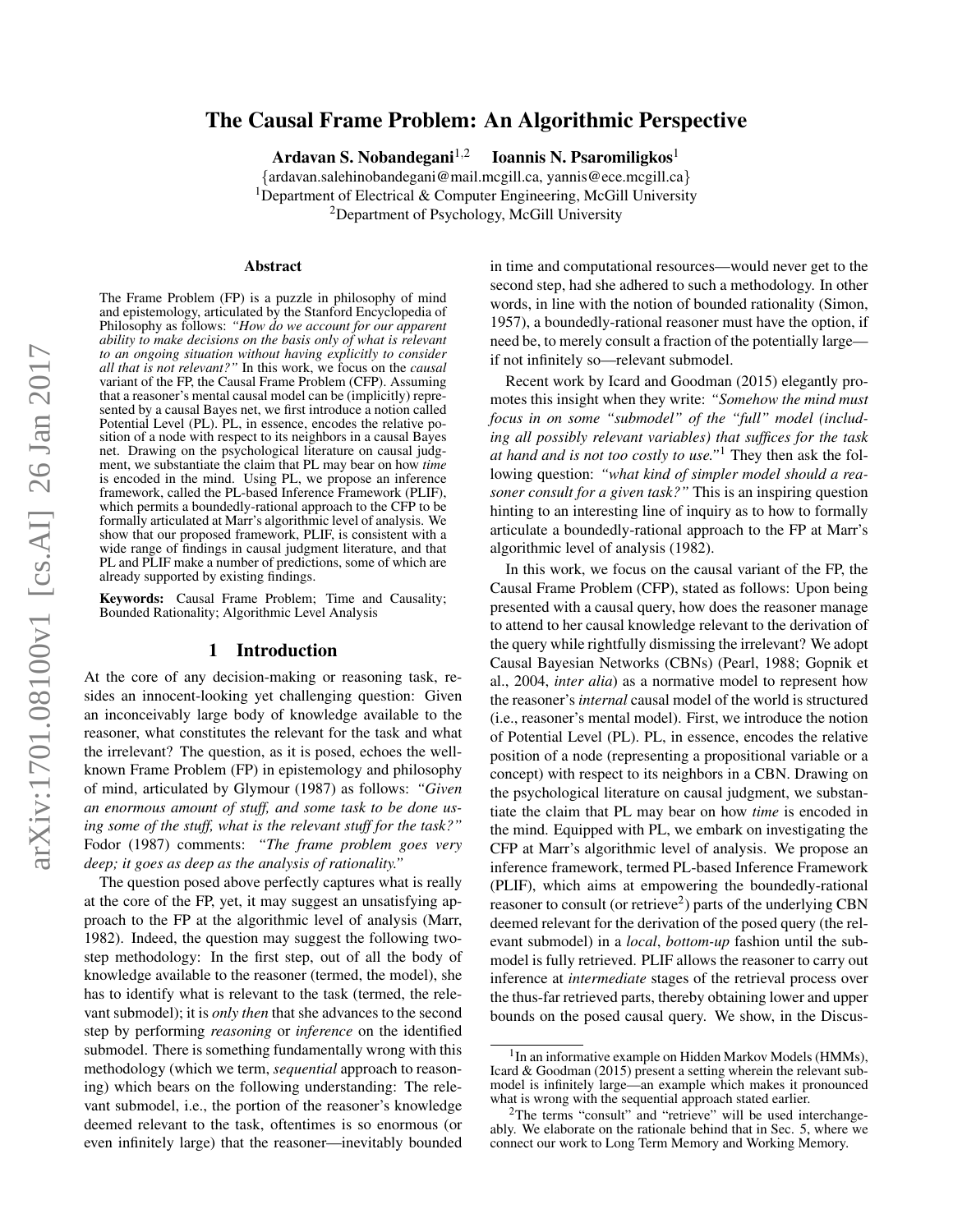sion section, that our proposed framework, PLIF, is consistent with a wide range of findings in causal judgment literature, and that PL and PLIF make a number of predictions, some of which are already supported by the findings in the psychology literature.

In their work, Icard and Goodman (2015) articulate a boundedly-rational approach to the CFP at Marr's computational level of analysis, which, as they point out, is from a "god's eye" point of view. In sharp contrast, our proposed framework PLIF is *not* from a "god's eye" point of view and hence could be regarded, potentially, as a psychologically plausible proposal at Marr's algorithmic level of analysis as to how the mind both retrieves and, at the same time, carries out inference over the retrieved submodel to derive bounds on a causal query. We term this *concurrent* approach to reasoning, as opposed to the flawed sequential approach stated earlier.<sup>3</sup> The retrieval process progresses in a local, bottomup fashion, hence the submodel is retrieved *incrementally*, in a *nested* manner.<sup>4</sup> Our analysis (Sec. 4.1) confirms Icard and Goodman's insight (2015) that even in the extreme case of having an infinitely large relevant submodel, the portion of which the reasoner has to consult so as to obtain a "sufficiently good" answer to a query could indeed be very small.

### 2 Potential Level and Time

Before proceeding further, let us introduce some preliminary notations. Random Variables (RVs) are denoted by lowercase bold-faced letters, e.g., x, and their realizations by nonbold lower-case letters, e.g., *x*. Likewise, sets of RVs are denoted by upper-case bold-faced letters, e.g., X, and their corresponding realizations by upper-case non-bold letters, e.g., *X*. *Val*( $\cdot$ ) denotes the set of possible values a random quantity can take on. Random quantities are assumed to be discrete unless stated otherwise. The joint probability distribution over  $x_1, \dots, x_n$  is denoted by  $\mathbb{P}(x_1, \dots, x_n)$ . We will use the notation  $\mathbf{x}_{1:n}$  to denote the sequence of *n* RVs  $\mathbf{x}_1, \dots, \mathbf{x}_n$ , hence  $\mathbb{P}(\mathbf{x}_1,\dots,\mathbf{x}_n)=\mathbb{P}(\mathbf{x}_{1:n})$ . The terms "node" and "variable" will be used interchangeably throughout. To simplify presentation, we adopt the following notation: We denote the probability  $\mathbb{P}(\mathbf{x} = x)$  by  $\mathbb{P}(x)$  for some RV x and its realization  $x \in Val(\mathbf{x})$ . For conditional probabilities, we will use the notation  $\mathbb{P}(x|y)$  instead of  $\mathbb{P}(\mathbf{x} = x|\mathbf{y} = y)$ . Likewise,  $\mathbb{P}(X|Y) = \mathbb{P}(\mathbf{X} = X | \mathbf{Y} = Y)$  for  $X \in Val(\mathbf{X})$  and  $Y \in Val(\mathbf{Y})$ . A generic conditional independence relationship is denoted by  $(A \perp \!\!\!\perp B|C)$  where  $A, B$ , and C represent three mutually disjoint sets of variables belonging to a CBN. Furthermore, throughout the paper, we assume that  $\varepsilon$  is some negligibly small positive real-valued quantity. Whenever we subtract  $\varepsilon$ from a quantity, we simply imply a quantity less than but arbitrarily close to the original quantity. The rationale behind adopting such a notation will become clearer in Sec. 4.

Before formally introducing the notion of PL (unavoidably, with some mathematical jargon), we articulate in simple terms what the idea behind PL is. PL simply induces a *chronological order* on the nodes of a CBN, allowing the reasoner to encode the timing between cause and effect.<sup>5</sup> As we will see, PL plays an important role in guiding the retrieval process used in our proposed framework. Next, PL is formally defined, followed by two clarifying examples.

**Def. 1.** (**Potential Level (PL)**) Let  $par(\mathbf{x})$  and  $child(\mathbf{x})$ denote, respectively, the sets of parents (i.e., immediate causes) and children (i.e., immediate effects) of x. Also let  $T_0 \in \mathbb{R} \cup \{-\infty\}$ . The PL of **x**, denoted by  $p_l(\mathbf{x})$ , is defined as follows: (i) If  $par(\mathbf{x}) = \emptyset$ ,  $p_l(\mathbf{x}) = T_0$ , and (ii) If  $par(\mathbf{x}) \neq \emptyset$ ,  $p_l(\mathbf{x})$  is a real-valued quantity selected from the interval  $(\max_{\mathbf{v} \in \text{par}(\mathbf{x})} p_l(\mathbf{y}), \min_{\mathbf{z} \in \text{child}(\mathbf{x})} p_l(\mathbf{z}))$  such that  $p_l$ (**x**) − max<sub>y∈*par*(**x**)</sub>  $p_l$ (**y**) indicates the amount of time which elapses between intervening simultaneously on all the RVs in *par*(**x**) (i.e.,  $do(par(\mathbf{x}) = par_{x})$ ) and **x** taking its value *x* in accord with the distribution  $\mathbb{P}(x|par_x)$ . If *child*(**x**) =  $\emptyset$ , substitute the upper bound of the given interval by  $+\infty$ .

Parameter  $T_0$  symbolizes the origin of time, as perceived by the reasoner.  $T_0 = 0$  is a natural choice, unless the reasoner believes that time continues indefinitely into the past, in which case  $T_0 = -\infty$ . The next two examples further clarify the idea behind PL. In both examples we assume  $T_0 = 0$ .



Figure 1: Relation between PL and time: Example.

For the first example, let us consider the CBN depicted in Fig. 1(a) containing the RVs **x**, **y**, and **z** with  $p_l(\mathbf{x}) =$  $4, p_l(y) = 4.7$ , and  $p_l(z) = 5$ . According to Def. 1, the given PLs can be construed in terms of the relative time between the occurrence of cause and effect as articulated next. Upon intervening on **x** (i.e.,  $do(x = x)$ ), after the elapse of  $p_l(y) - p_l(x) = 0.7$  units of time, the RV y takes its value *y* in accord with the distribution  $\mathbb{P}(y|x)$ . Likewise, upon intervening on y (i.e.,  $do(y = y)$ ), after the elapse of  $p_l(z) - p_l(y) =$ 0.3 units of time, **z** takes its value *z* according to  $\mathbb{P}(z|y)$ .

For the second example, consider the CBN depicted in Fig. 1(b) containing the RVs **x**, **y**, **z**, and **t** with  $p_l$ (**x**) = 4,  $p_l$ (**y**) = 4.7,  $p_l(\mathbf{z}) = 5$ , and  $p_l(\mathbf{t}) = 5.6$ . Upon intervening on **x** (i.e.,  $do(x = x)$  the following happens: (i) after the elapse of  $p_l(y) - p_l(x) = 0.7$  units of time, y takes its value *y* according to  $\mathbb{P}(y|x)$ , and (ii) after the elapse of  $p_l(z) - p_l(x) = 1$  unit of

<sup>&</sup>lt;sup>3</sup>We elaborate more on this in the Discussion section.

<sup>4</sup>The term "nested" implies that the thus-far retrieved submodel is subsumed by every later submodel (should the reasoner proceeds with the retrieval process).

<sup>&</sup>lt;sup>5</sup>More precisely, PL induces a topological order on the nodes of a CBN, with temporal interpretations suggested in Def. 1.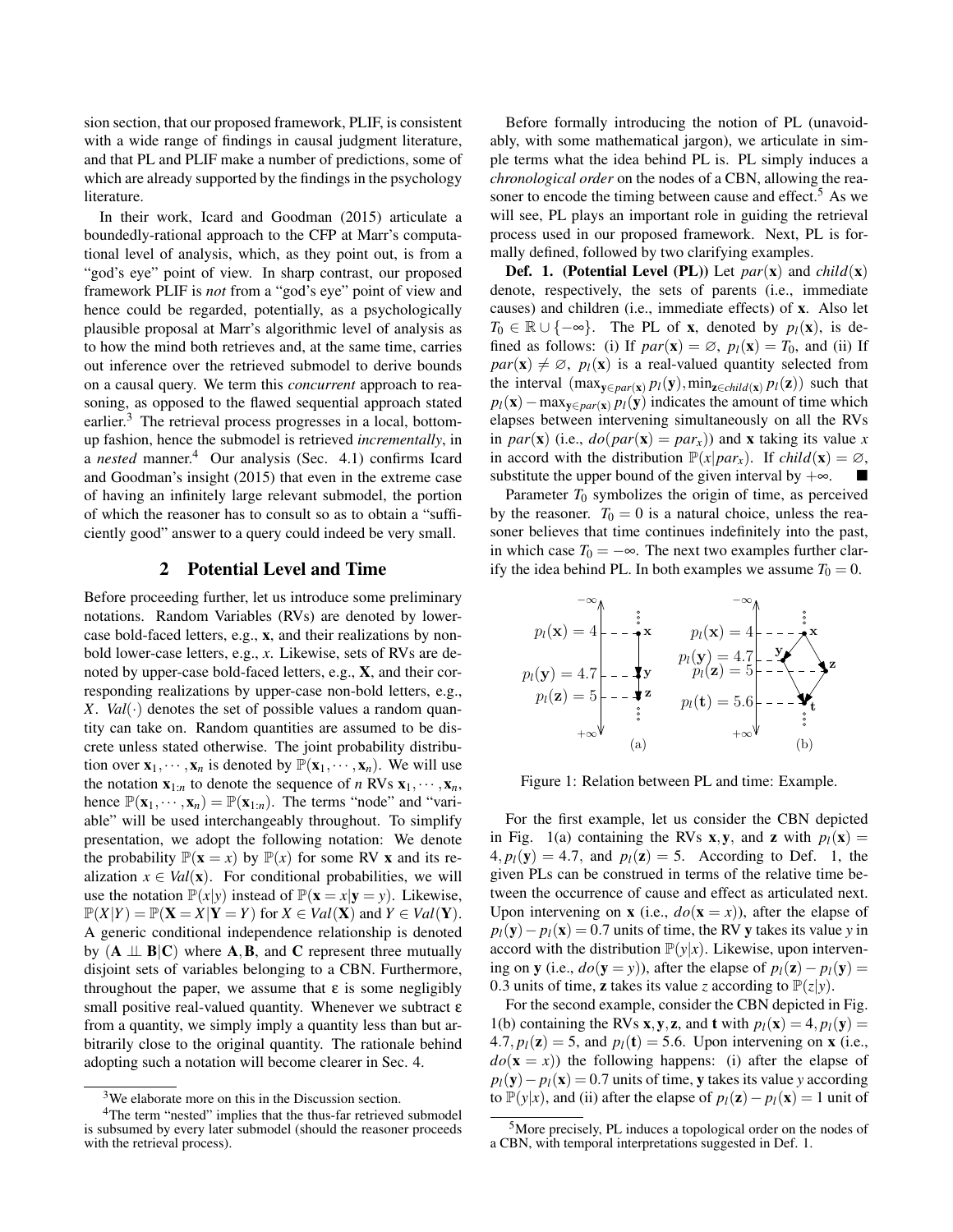time, **z** takes its value *z* according to  $\mathbb{P}(z|x)$ . Also, upon intervening simultaneously on RVs y, z (i.e.,  $do(y = y, z = z)$ ), after the elapse of  $p_l(t)$  − max $_{\mathbf{r} \in par(\mathbf{t})} p_l(\mathbf{r}) = 0.6$  units of time, **t** takes its value *t* according to  $\mathbb{P}(t|y, z)$ .

In sum, the notion of PL bears on the underlying time-grid upon which a CBN is constructed, and adheres to Hume's principle of temporal precedence of cause to effect (Hume, 1748/1975). A growing body of work in psychology literature corroborates Hume's centuries-old insight, suggesting that the timing and temporal order between events strongly influences how humans induce causal structure over them (Bramley, Gerstenberg, & Lagnado, 2014; Lagnado & Sloman, 2006). The introduced notion of PL is based on the following hypothesis: *When learning the underlying causal structure of a domain, humans may as well encode the temporal patterns (or some estimates thereof) on which they rely to infer the causal structure.* This hypothesis is supported by recent findings suggesting that people have expectations about the delay length between cause and effect (Greville & Buehner, 2010; Buehner & May, 2004; Schlottmann, 1999). It is worth noting that we could have defined PL in terms of relative *expected time* between cause and effect, rather than relative absolute time. Under such an interpretation, the time which elapses between the intervention on a cause and the occurrence of its effect would be modeled by a probability distribution, and PL would be defined in terms of the expected value of that distribution. Our proposed framework, PLIF, is indifferent as to whether PL should be construed in terms of absolute or expected time. Greville and Buehner (2010) show that causal relations with fixed temporal intervals are consistently judged as stronger compared to those with variable temporal intervals. This finding, therefore, seems to suggest that people expect, to a greater extent, fixed temporal intervals between cause and effect, rather than variable ones—an interpretation which, at least to a first approximation, favors construing PL in terms of relative absolute time (see Def. 1).<sup>6</sup>

### 3 Informative Example

To develop our intuition, and before formally articulating our proposed framework, let us present a simple yet informative example which demonstrates: (i) how the retrieval process can be carried out in a local, bottom-up fashion, allowing for retrieving the relevant submodel incrementally, and (ii) how adopting PL allows the reasoner to obtain bounds on a given causal query at intermediate stages of the retrieval process.

Let us assume that the posed causal query is  $P(x|y)$  where x,y are two RVs in the CBN depicted in Fig. 2(a) with PLs  $p_l$ (**x**),  $p_l$ (**y**), and let  $p_l$ (**x**) >  $p_l$ (**y**). The relevant information for the derivation of the posed query (i.e., the relevant submodel) is depicted in Fig. 2(e).



Figure 2: Example. Query variables are shown in orange.

Starting from the target RV x in the original CBN (Fig.  $2(a)$ ) and moving one step backwards,<sup>7</sup> **t**<sub>1</sub> is reached (Fig. 2(b)). Since  $p_l(y) < p_l(t_1)$ , y must be a non-descendant of  $t_1$ , and therefore, of **x**. Hence, conditioning on  $t_1$  *d*-separates **x** from **y** (Pearl, 1988), yielding  $(\mathbf{x} \perp \mathbf{y}|\mathbf{t}_1)$ . Thus  $\mathbb{P}(x|y) =$  $\sum_{t_1 \in \mathbf{V}al(t_1)} \mathbb{P}(x|y,t_1)\mathbb{P}(t_1|y) = \sum_{t_1 \in \mathbf{V}al(t_1)} \mathbb{P}(x|t_1)\mathbb{P}(t_1|y)$  implying: min<sub>t<sub>1∈</sub>*Val*(**t**<sub>1</sub>)</sub>  $\mathbb{P}(x|t_1) \leq \mathbb{P}(x|y) \leq \max_{t_1 \in Val(t_1)} \mathbb{P}(x|t_1)$ . It is crucial to note that the given bounds can be computed using the information thus-far retrieved, i.e., the information encoded in the submodel shown in Fig. 2(b). Taking a step backwards from  $t_1$ ,  $t_2$  is reached (Fig. 2(c)). Using a similar line of reasoning to the one presented for  $t_1$ , having  $p_l(y) < p_l(t_2)$  ensures  $(x \perp \perp y|t_2)$ . Therefore, the following bounds on the posed query can be derived, which, crucially, can be computed using the information thus-far retrieved:  $\min_{t_2 \in Val(t_2)} \mathbb{P}(x|t_2) \leq \mathbb{P}(x|y) \leq \max_{t_2 \in Val(t_2)} \mathbb{P}(x|t_2).$ It is straightforward to show that the bounds derived in terms of  $t_2$  are tighter than the bounds derived in terms of  $t_1$ .<sup>8</sup> Finally, taking one step backward from  $t_2$ , y is reached (Fig.  $2(d)$ ) and the exact value for  $\mathbb{P}(x|y)$  can be derived, again using only the submodel thus-far retrieved (Fig. 2(d)).

We are now well-positioned to present our proposed framework, PLIF.

### 4 PL-based Inference Framework (PLIF)

In this section, we intend to elaborate on how, equipped with the notion of PL, a generic causal query of the form<sup>9</sup>  $\mathbb{P}(\mathbf{O} = O | \mathbf{E} = E)$  can be derived where **O** and **E** denote, respectively, the disjoint sets of target (or *objective*) and observed (or *evidence*) variables. In other words, we intend to formalize how inference over a CBN whose nodes are en-

<sup>6</sup>There are cases, however, that, despite the precedence of cause to effect, quantifying the amount of time between their occurrences may bear no meaning, e.g., when dealing with hypothetical constructs. In such cases, PL should be simply construed as a topological ordering. From a purely computational perspective, PL is a generalization of *topological sorting* in computer science.

<sup>7</sup>Taking one step backwards from variable *q* amounts to retrieving all the parents of *q*.

<sup>&</sup>lt;sup>8</sup>Here we are implicitly making the assumption that the CPDs involved in the parameterization of the underlying CBN are nondegenerate. Dropping this assumption yields the following result: The bounds derived in terms of  $t_2$  are equally-tight or tighter than the bounds derived in terms of  $t_1$ .

<sup>&</sup>lt;sup>9</sup>We do not consider interventions in this work. However, with some modifications, the presented analysis/results can be extended to handle a generic causal query of the form  $\mathbb{P}(\mathbf{O} = O | \mathbf{E} =$  $E$ , $do$ ( $\mathbb{Z} = Z$ )) where  $\mathbb{Z}$  denotes the set of intervened variables.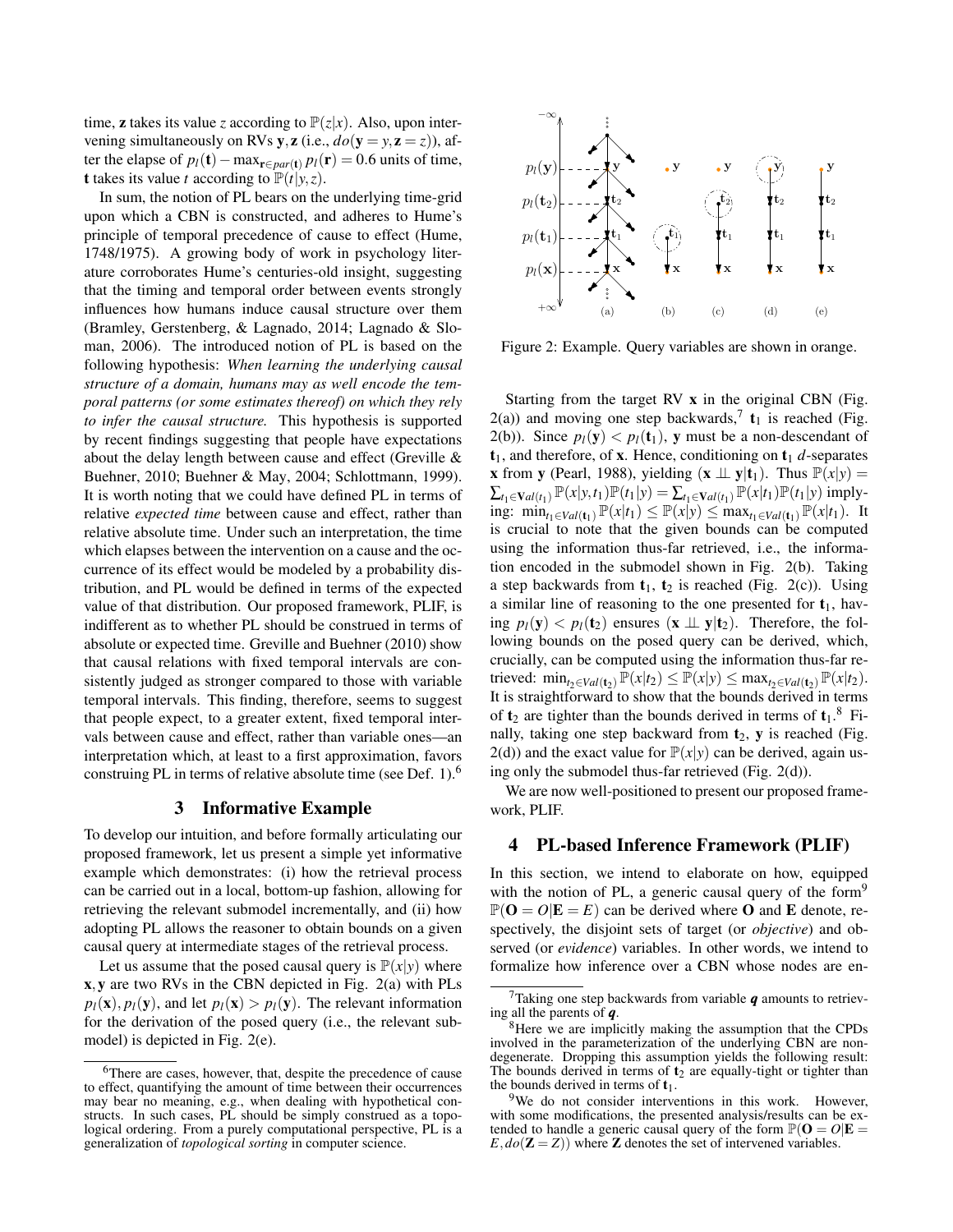dowed with PL as an attribute should be carried out. Before we present the main result, a few definitions are in order.

Def. 2. (Critical Potential Level (CPL)) The target variable with the least PL is denoted by  $o^*$  and its PL is referred to as the CPL. More formally,  $p_l^*$  :  $\triangleq \min_{\mathbf{o} \in \mathbf{O}} p_l(\mathbf{o})$  and **o**<sup>\*</sup> :≜ arg min<sub>o∈</sub>O *p*<sub>*l*</sub>(**o**). E.g., for the setting given in Fig. 2(a),  $\mathbf{o}^* = \mathbf{x}$ , and  $p_l^* = p_l(\mathbf{x})$ . Viewed through the lens of time,  $\mathbf{o}^*$ is the furthest target variable into the past, with PL  $p_l^*$ .

There are two possibilities: (a)  $p_l^* > T_0$ , or (b)  $p_l^* = T_0$ , with  $T_0$  denoting the origin of time; cf. Sec. 2. In the sequel we assume that (a) holds. For a discussion on the special case (b), the reader is referred to the Supplementary Information.

Def. 3. (Inference Threshold (IT) and IT Root Set (IT-RS)) To any real-valued quantity, T, corresponds a unique set,  $\mathbf{R}_{\tau}$ , obtained as follows: Start at every variable  $\mathbf{x} \in \mathbf{O} \cup \mathbf{E}$ with PL  $\geq$  *T* and backtrack along all paths terminating at x. Backtracking along each path stops as soon as a node with PL less than  $T$  is encountered. Such nodes, together, compose the set  $\mathbf{R}_T$ . It follows from the definition that:  $\max_{\mathbf{t} \in \mathbf{R}_T} p_l(\mathbf{t}) < T$ . *T* and  $\mathbf{R}_T$  are termed, respectively, Inference Threshold (IT) and the IT Root Set (IT-RS) for *T* .

For example, the set of variables circled at the stages depicted in Figs. 2(b-d) are, the IT-RSs for  $\mathcal{T} = p_l(\mathbf{x}) - \varepsilon$ ,  $\mathcal{T} = p_l(\mathbf{t}_1) - \varepsilon$ , and  $\mathcal{T} = p_l(\mathbf{t}_2) - \varepsilon$ , respectively. Note that instead of, say  $T = p_l(x) - \varepsilon$ , we could have said: for any  $\mathcal{T} \in (p_l(\mathbf{t}_1), p_l(\mathbf{x}))$ . However, expressing ITs in terms of  $\epsilon$ liberates us from having to express them in terms of intervals thereby simplifying the exposition in the sole hope that the reader finds it easier to follow the work. We would like to emphasize that the adopted notation should *not* be construed as implying that the assignment of values to ITs is such a sensitive task that everything would have collapsed, had IT not been chosen in such a fine-tuned manner. To recap, in simple terms, *T* bears on how far into the past a reasoner is consulting her mental model in the process of answering a query, and  $\mathbf{R}_{\mathcal{T}}$  characterizes the furthest-into-the-past concepts entertained by the reasoner in that process.

Next, we formally present the main idea behind PLIF, followed by its interpretation in simple terms.

**Lemma 1.** For any chosen IT  $\mathcal{T} < p_l^*$  and its corresponding  $\mathbf{R}_T$ , define  $\mathbf{S} : \triangleq \mathbf{R}_T \setminus \mathbf{E}$ . Then the following holds:

$$
\min_{S \in Val(\mathbf{S})} \mathbb{P}(O|S,E) \leq \mathbb{P}(O|E) \leq \max_{S \in Val(\mathbf{S})} \mathbb{P}(O|S,E). \tag{1}
$$

Crucially, the provided bounds can be computed using the information encoded in the submodel retrieved in the very process of obtaining the  $\mathbf{R}_{\tau}$ .

For a formal proof of Lemma 1, the reader is referred to the Supplementary Information. Mathematical jargon aside, the message of Lemma 1 is quite simple: For any chosen inference threshold  $\mathcal T$  which is further into the past than  $o^*$ , Lemma 1 ensures that the reasoner can condition on S and obtain the reported lower and upper bounds on the query by using *only* the information encoded in the retrieved submodel.

It is natural to ask under what conditions the exact value to the posed query can be derived using the thus-far retrieved submodel (i.e., the submodel obtained during the identification of  $\mathbf{R}_{\tau}$ ). The following remark bears on that.

**Remark 1.** If for IT *T*,  $\mathbf{R}_T$  satisfies either: (i)  $\mathbf{R}_T \subseteq \mathbf{E}$ , or (ii) for all  $\mathbf{r} \in \mathbf{R}_{\mathcal{T}}$ ,  $p_l(\mathbf{r}) = T_0$ , and  $\min_{\mathbf{e} \in \mathbf{E}} p_l(\mathbf{e}) > T$ , or (iii) the lower and upper bound given in (1) are identical, then the exact value of the posed query can be derived using the submodel retrieved in the process of obtaining  $\mathbf{R}_{\mathcal{T}}$ . Fig. 2(d) shows a setting wherein conditions (i) and (iii) are both met.

The rationale behind Remark 1 is provided in the Supplementary Information.

### 4.1 Case Study

Next, we intend to cast the Hidden Markov Model (HMM) studied in (Icard & Goodman, 2015, p. 2) into our framework. The setting is shown in Fig. 3(left). We adhere to the



Figure 3: Left: The infinite-sized HMM discussed in (Icard & Goodman, 2015) with parameterization:  $\mathbb{P}(x_{t+1}|x_t) =$  $\mathbb{P}(\bar{x}_{t+1}|\bar{x}_t) = 0.9$ , and  $\mathbb{P}(y_t|x_t) = \mathbb{P}(\bar{y}_t|\bar{x}_t) = 0.8$ . Right: Applying PLIF on the HMM shown in left. Vertical and horizontal axes denote, respectively, the value of the posed query  $\mathbb{P}(x_{t+1}|y_{-\infty:t})$  and the adopted IT *T*. The vertical bars depict the intervals within which the query lies due to Lemma 1. The dotted curves—which connect the lower and upper bounds of the intervals—show how the intervals shrink as IT *T* decreases.

same parametrization and query adopted therein. All RVs in this section are binary, taking on values from the set  $\{0,1\}$ ;  $x = x$  indicates the event wherein x takes the value 1, and  $x = \bar{x}$  implies the event wherein x takes the value 0. We assume  $p_l(\mathbf{x}_{t+i}) = i - 2^{10}$  We should note that the assignment of the PLs for the variables in  ${y_{t-i}}_{i=0}^{+\infty}$  does not affect the presented results in any way. The query of interest is <sup>P</sup>(*xt*+1|*y*−∞:*t*). Notice that after performing three steps of the sort discussed in the example presented in Sec. 3 (for the IT  $\mathcal{T} = -3 - \varepsilon$ , the lower bound on the posed query exceeds 0.5 (shown by the red dashed line in Fig. 3(right)). This observation has the following intriguing implication. Assume, for

 $10$ Note that the trend of the upper- and lower-bound curve as well as the size of the intervals shown in Fig. 3(right) are insensitive with regard to the choice of PLs for variables  $\{x_{t-i}\}_{i=-1}^{+\infty}$ .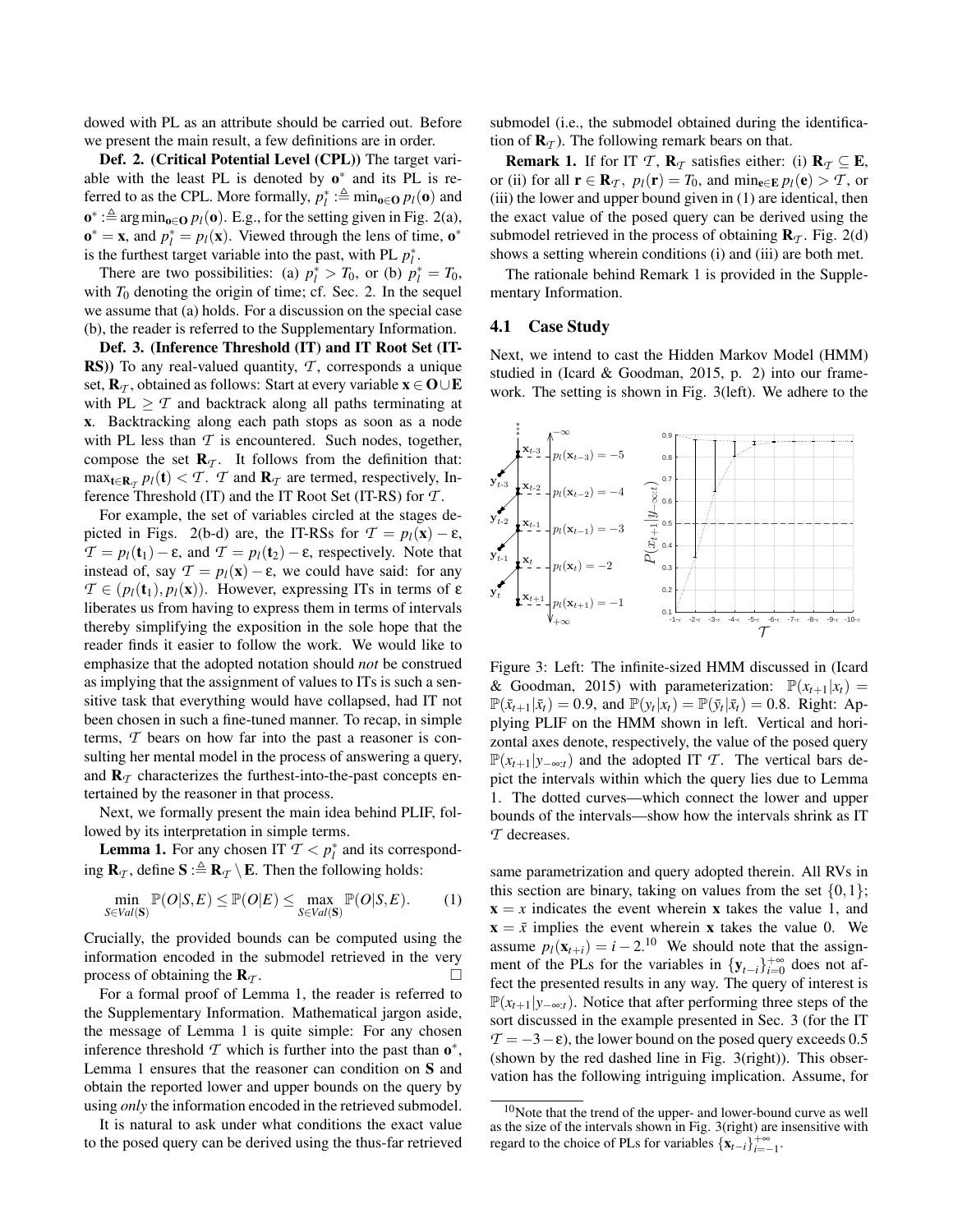the sake of argument, that we were presented with the following Maximum A-Posterior (MAP) inference problem: Upon observing all the variables in  $\{y_{t-1}\}_{i=0}^{+\infty}$  taking on the value 1, what would be the most likely state for the variable  $x_{t+1}$ ? Interestingly, we would be able to answer this MAP inference problem simply after three backward moves (corresponding to the IT  $\mathcal{T} = -3 - \varepsilon$ ). In Fig. 3(right), the intervals within which the posed query falls (due to Lemma 1) in terms of the adopted IT *T* are depicted.

Our analysis confirms Icard and Goodman's insight (2015) that even in the extreme case of having infinite-sized relevant submodel (Fig. 3(left)), the portion of which the reasoner has to consult so as to obtain a "sufficiently good" answer to the posed query could happen to be very small (Fig. 3(right)).

### 5 Discussion

To our knowledge, PLIF is the first inference framework proposed that capitalizes on *time* to constrain the scope of causal reasoning over CBNs, where the term scope refers to the portion of a CBN on which inference is carried out. PLIF does not restrict itself to any particular inference scheme. The claim of PLIF is that inference should be confined within and carried out over retrieved submodels of the kind suggested by Lemma 1 so as to obtain the reported bounds therein. In this light, PLIF can accommodate all sorts of inference schemes, including Belief Propagation (BP), and sample-based inference methods using Markov Chain Monte Carlo (MCMC), as two prominent classes of inference schemes proposed in the literature.<sup>11</sup> For example, to cast BP into PLIF amounts to restricting BP's message-passing within submodels of the kind suggested by Lemma 1. In other words, assuming that BP is to be adopted as the inference scheme, upon being presented with a causal query, an IT according to Lemma 1 will be selected—at the *meta-level*—by the reasoner and the corresponding submodel, as suggested by Lemma 1, will be retrieved, over which inference will be carried out using BP. This will lead to obtaining lower and upper bounds on the query, as reported in Lemma 1. If time permits, the reasoner builds up *incrementally* on the thus-far retrieved submodel so as to obtain tighter bounds on the query.<sup>12</sup> MCMC-based inference methods can be cast, in a similar fashion, into PLIF.

The problem of what parts of a CBN are relevant and what are irrelevant for a given query, according to (Geiger, Verma, & Pearl, 1989), was first addressed by Shachter (1988). The approaches proposed for identifying the relevant submodel for a given query fall into two broad categories (cf. (Mahoney & Laskey, 1998) and references therein): (i) top-down approaches, and (ii) bottom-up approaches. Top-down approaches start with the full knowledge of the underlying CBN and, depending on the posed query, gradually *prune* the irrelevant parts of the CBN. In this respect, top-down approaches are inevitably from "god's eye" point of view—a characteristic which undermines their cognitive-plausibility. Bottom-up approaches, on the other hand, start at the variables involved in the posed query and move backwards till the *boundaries* of the underlying CBN are finally reached, only then they start to prune the parts of the constructed submodel—if any which can be safely removed without jeopardizing the exact computation of the posed query. It is important to note that bottom-up approaches cannot stop at *intermediate* steps during the backward move and run inference on the thus-far constructed submodel without running the risk of compromising some of the (in)dependence relations structurally encoded in the CBN, which would yield erroneous inferences. This observation is due to the fact that there exists no local signal revealing how the thus-far retrieved nodes are positioned relative to each other and to the to-be-retrieved nodes—a shortcoming circumvented in the case of PLIF by introducing PL. Another pitfall shared by both top-down and bottom-up approaches is their *sequential* methodology towards the task of inference, according to which the relevant submodel for the posed query should be first constructed, and only then inference is carried out to compute the posed query.<sup>13</sup> On the contrary, PLIF submits to what we call the *concurrent* approach to reasoning, whereby retrieval and inference take place *in tandem*. The HMM example analyzed in Sec. 4.1, shows the efficacy of the concurrent approach.

Work on causal judgment provides support for the socalled alternative neglect, according to which subjects tend to neglect alternative causes to a much greater extent in predictive reasoning than in diagnostic reasoning (Fernbach & Rehder, 2013; Fernbach, Darlow, & Sloman, 2011). Alternative neglect, therefore, implies that subjects would tend to ignore parts of the relevant submodel while constructing it. Recent findings, however, seem to cast doubt on alternative neglect (Cummins, 2014; Meder, Mayrhofer, & Waldmann, 2014). Meder et al. (2014), Experiment 1 demonstrates that subjects appropriately take into account alternative causes in predictive reasoning. Also, Cummins (2014) substantiates a two-part explanation of alternative neglect according to which: (i) subjects interpret predictive queries as requests to estimate the probability of the effect when only the focal cause is present, an interpretation which renders alternative causes irrelevant, and (ii) the influence of inhabitory causes (i.e., disablers) on predictive judgment is underestimated, and this underestimation is incorrectly interpreted as neglecting of alternative causes. Cummins (2014), Experiment 2 shows that when predictive inference is queried in a manner that more accurately expresses the meaning of noisy-

<sup>&</sup>lt;sup>11</sup>MCMC-based methods have been successful in simulating important aspects of a wide range of cognitive phenomena, and giving accounts for many cognitive biases; cf. (Sanborn & Chater, 2016). Also, work in theoretical neuroscience has suggested mechanisms for how BP and MCMC-based methods could be realized in neural circuits; cf. (Gershman & Beck, 2016; Lochmann & Deneve, 2011).

<sup>12</sup>The very property that the submodel gets constructed incrementally in a nested fashion guarantees that the obtained lower and upper bounds get tighter as the reasoner adopts smaller ITs; cf. Fig. 3(left).

<sup>&</sup>lt;sup>13</sup>The computation can be carried out to obtain either the exact value or simply an approximation to the query. Nonetheless, what both top-down and bottom-up approaches agree on is that the relevant submodel is to be first identified, should the reasoner intend to compute exactly or approximately the posed query.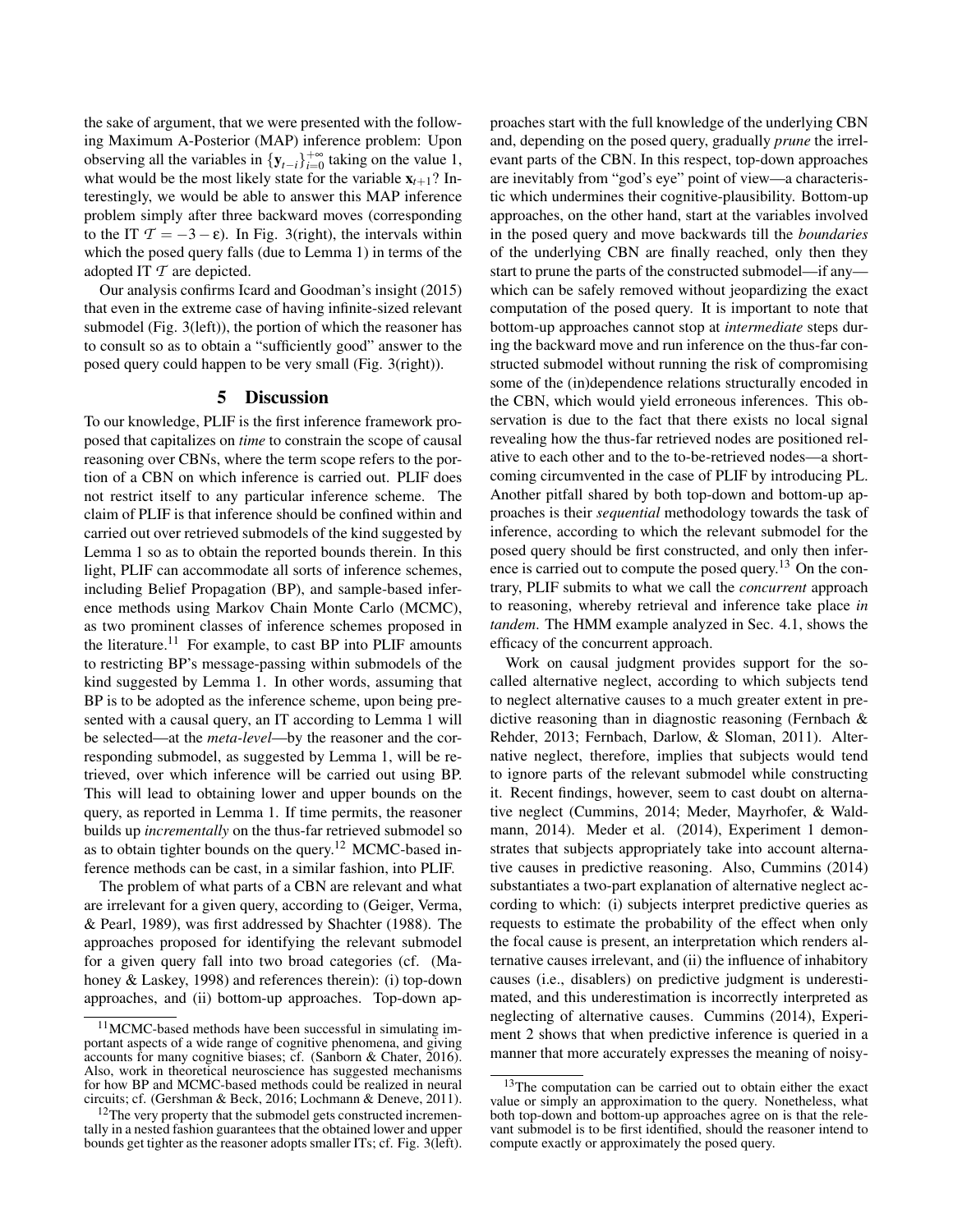OR Bayes net (i.e., the normative model adopted by Fernbach et al. (2011)) likelihood estimates approached normative estimates. Cummins (2014), Experiment 4 shows that the impact of disablers on predictive judgments is far greater than that of alternative causes, while having little impact on diagnostic judgments. PLIF commits to the retrieval of enablers as well as disablers. As mentioned earlier, PLIF abstracts away from the inference algorithm operating on the retrieved submodel, and, hence, leaves it to the inference algorithm to decide how the retrieved enablers and disablers should be integrated. In this light, PLIF is consistent with the results of Experiment 4.

In an attempt to explain violations of screening-off reported in the literature, Park and Sloman (2013) find strong support for the contradiction hypothesis followed by the mediating mechanism hypothesis, and finally conclude that people do conform to screening-off once the causal structure they are using is correctly specified. PLIF is consistent with these findings, as it adheres to the assumption that reasoners carry out inference on their *internal* causal model (including all possible mediating variables and disablers), not the potentially incomplete one presented in the cover story; see also (Rehder & Waldmann, 2015; Sloman & Lagnado, 2015).

Experiment 5 in (Cummins, 2014), consistent with (Fernbach & Rehder, 2013), shows that causal judgments are strongly influenced by memory retrieval/activation processes, and that both number of disablers and order of disabler retrieval matter in causal judgments. These findings suggest that the CFP and memory retrieval/activation are intimately linked. In that light, next, we intend to elaborate on the rationale behind adopting the term "retrieve" and using it interchangeably with the term "consult" throughout the paper; this is where we relate PLIF to the concepts of Long Term Memory (LTM) and Working Memory (WM) in psychology and neurophysiology. Next, we elaborate on how PLIF could be interpreted through the lenses of two influential models of WM, namely, Baddeley and Hitch's (1974) Multi-component model of WM (M-WM) and Ericsson and Kintsch's Longterm Working Memory (LTWM) model (1995). The M-WM postulates that *"long-term information is downloaded into a separate temporary store, rather than simply activated in LTM"*, a mechanism which permits WM to *"manipulate and create new representations, rather than simply activating old memories"* (Baddeley, 2003). Interpreting PLIF through the lens of the M-WM model amounts to the value for IT being chosen (and, if time permits, updated so as to obtain tighter bounds) by the central executive in the M-WM and the submodel being incrementally "retrieved" from LTM into M-WM's episodic buffer. Interpreting PLIF through the lens of the LTWM model amounts to having no retrieval from LTM into WM and the submodel suggested by Lemma 1 being merely "activated in LTM" and, in that sense, being simply "consulted" in LTM. In sum, PLIF is compatible with both of the narratives provided by the M-WM and LTWM models.

A number of predictions follow from PL and PLIF. For instance, PLIF makes the following prediction: Prompted with a predictive or a diagnostic query (i.e.,  $\mathbb{P}(\mathbf{e}|\mathbf{c})$  and  $\mathbb{P}(\mathbf{c}|\mathbf{e})$ , respectively), subjects should not retrieve any of the effects of e. Introspectively, this prediction seems plausible, and can be tested, using a similar approach to (Cummins, 2014; De Neys, Schaeken, & d'Ydewalle, 2003), by asking subjects to "think aloud" while engaging in predictive or diagnostic reasoning. Also, PL yields the following prediction: Upon intervening on cause c, subjects should be sensitive to *when* effect e will occur, even in settings where they are not particularly instructed to attend to such temporal patterns. This prediction is supported by recent findings suggesting that people do have expectations about the delay length between cause and effect (Greville & Buehner, 2010; Buehner & May, 2004).

There is a growing acknowledgment in the literature that, not only time and causality are intimately linked, but that they *mutually constrain* each other in human cognition (Buehner, 2014). In line with this view, we see our work also as an attempt to formally articulate how time could guide and constrain causal reasoning in cognition. While many questions remain open, we hope to have made some progress towards better understanding of the CFP at the algorithmic level.

### Acknowledgments

We are grateful to Thomas Icard for valuable discussions. We would also like to thank Marcel Montrey and Peter Helfer for helpful comments on an earlier draft of this work. This work was supported in part by the Natural Sciences and Engineering Research Council of Canada under grant RGPIN 262017.

### References

- Baddeley, A. (2003). Working memory: looking back and looking forward. *Nature Review Neuroscience*, *4*(10), 829–839.
- Baddeley, A. D., & Hitch, G. (1974). Working memory. *Psychology of Learning and Motivation*, *8*, 47–89.
- Bramley, N. R., Gerstenberg, T., & Lagnado, D. A. (2014). The order of things: Inferring causal structure from temporal patterns. In *Proceedings of the 36th annual conference of the cognitive science society* (pp. 236–241).
- Buehner, M. J. (2014). Time and causality: editorial. *Frontiers in Psychology*, *5, 228*.
- Buehner, M. J., & May, J. (2004). Abolishing the effect of reinforcement delay on human causal learning. *Quarterly Journal of Experimental Psychology Section B*, *57*(2), 179–191.
- Cummins, D. D. (2014). The impact of disablers on predictive inference. *Journal of Experimental Psychology: Learning, Memory, and Cognition*, *40*(6), 1638.
- De Neys, W., Schaeken, W., & d'Ydewalle, G. (2003). Inference suppression and semantic memory retrieval: Every counterexample counts. *Memory & Cognition*, *31*(4), 581–595.
- Ericsson, K. A., & Kintsch, W. (1995). Long-term working memory. *Psychological Review*, *102*(2), 211.
- Fernbach, P. M., Darlow, A., & Sloman, S. A. (2011). Asymmetries in predictive and diagnostic reasoning. *Journal of Experimental Psychology: General*, *140*(2), 168–185.
- Fernbach, P. M., & Rehder, B. (2013). Cognitive shortcuts in causal inference. *Argument & Computation*, *4*(1), 64–88.
- Fodor, J. A. (1987). Modules, frames, fridgeons, sleeping dogs, and the music of the spheres.
- Geiger, D., Verma, T., & Pearl, J. (1989). d-separation: from theorems to algorithms. *Fifth Workshop on Uncertainty in Artificial Intelligence*, pp. 118–125.
- Gershman, S. J., & Beck, J. M. (2016). Complex probabilistic inference: From cognition to neural computation. In *Computational Models of Brain and Behavior,* ed A. Moustafa.